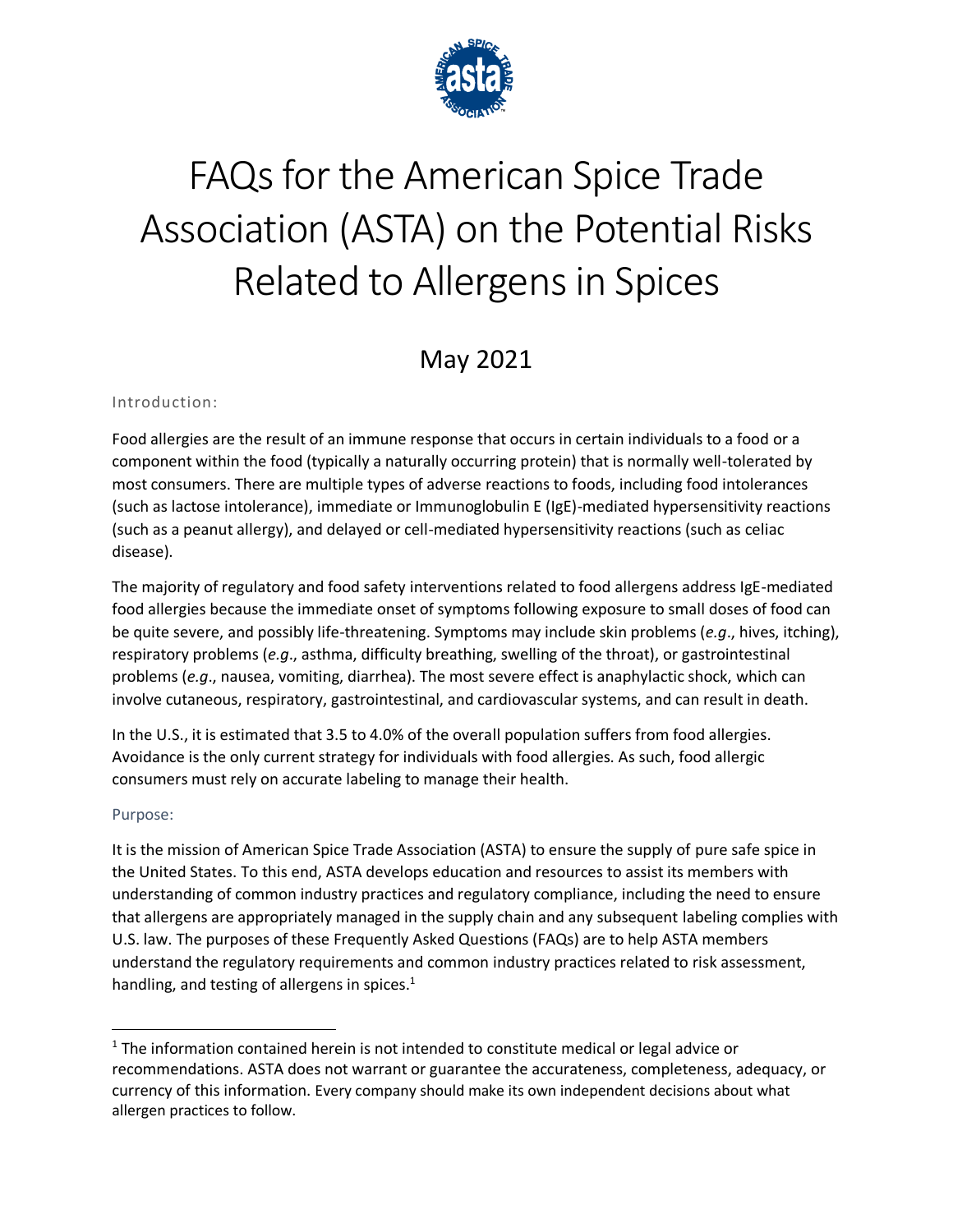

# **Section 1: Regulatory Requirements Related to Allergen Labeling and Handling**

#### **How are allergens regulated in the U.S.?**

The Food Allergen Labeling and Consumer Protection Act of 2004 (FALCPA) requires allergens in food products in the United States to be labeled to identify major food allergens. FALCPA was created as an amendment to the Federal Food, Drug, and Cosmetic Act (FFDCA) requiring the labeling of any food (including components of flavorings, colorings, and incidental additives) that contains major food allergens. The major food allergens identified by FALCPA are milk, eggs, fish (*e.g.*, bass, flounder, cod), crustacean shellfish (*e.g.*, crab lobster, shrimp), tree nuts (*e.g.*, almonds, walnuts, pecans), peanuts, wheat, soybeans, and (beginning in 2023) sesame.

FALCPA is enforced by the U.S. Food and Drug Administration (FDA). The FDA has also published guidance for the food industry on how to comply with these labeling requirements, which is available online at [https://www.fda.gov/regulatory-information/search-fda-guidance-documents/guidance](https://www.fda.gov/regulatory-information/search-fda-guidance-documents/guidance-industry-questions-and-answers-regarding-food-allergens-edition-4)[industry-questions-and-answers-regarding-food-allergens-edition-4.](https://www.fda.gov/regulatory-information/search-fda-guidance-documents/guidance-industry-questions-and-answers-regarding-food-allergens-edition-4)

#### **Where can I find resources on allergens in different global regions?**

The Food Allergen Research and Resource Program at the University of Nebraska has a list of allergen regulations around the world on its website[: https://farrp.unl.edu/IRChart.](https://farrp.unl.edu/IRChart) This database includes allergen information for more food products and ingredients than the major food allergens.

#### **What does FALCPA require?**

Under FALCPA, foods do not have to be free of the major food allergens listed above; however, any food product containing these allergens (if they are intentionally added to the product)<sup>2</sup> must be clearly labeled. The food label ingredient statement must list the food allergen by a name easily understandable by consumers in one of two ways:

- (1) List the name of the food source in parenthesis following the common or usual name of the major food allergen in the list of ingredients (*e.g.*, Ingredients: whey (milk), lecithin (soy)); or
- (2) Use "Contains" followed by the common or usual name of the food source from which the major food allergen is derived, immediately after or adjacent to the list of ingredients (*e.g.*, Contains wheat, milk, and soy).

<sup>&</sup>lt;sup>2</sup> FALCPA's labeling requirements do not apply to major food allergens that are unintentionally added to a food as the result of cross-contact. In the context of food allergens, "cross-contact" occurs when a residue or other trace amount of an allergenic food is unintentionally incorporated into another food that is not intended to contain that allergenic food. Cross-contact may result from customary methods of growing and harvesting crops, as well as from the use of shared storage, transportation, or production equipment.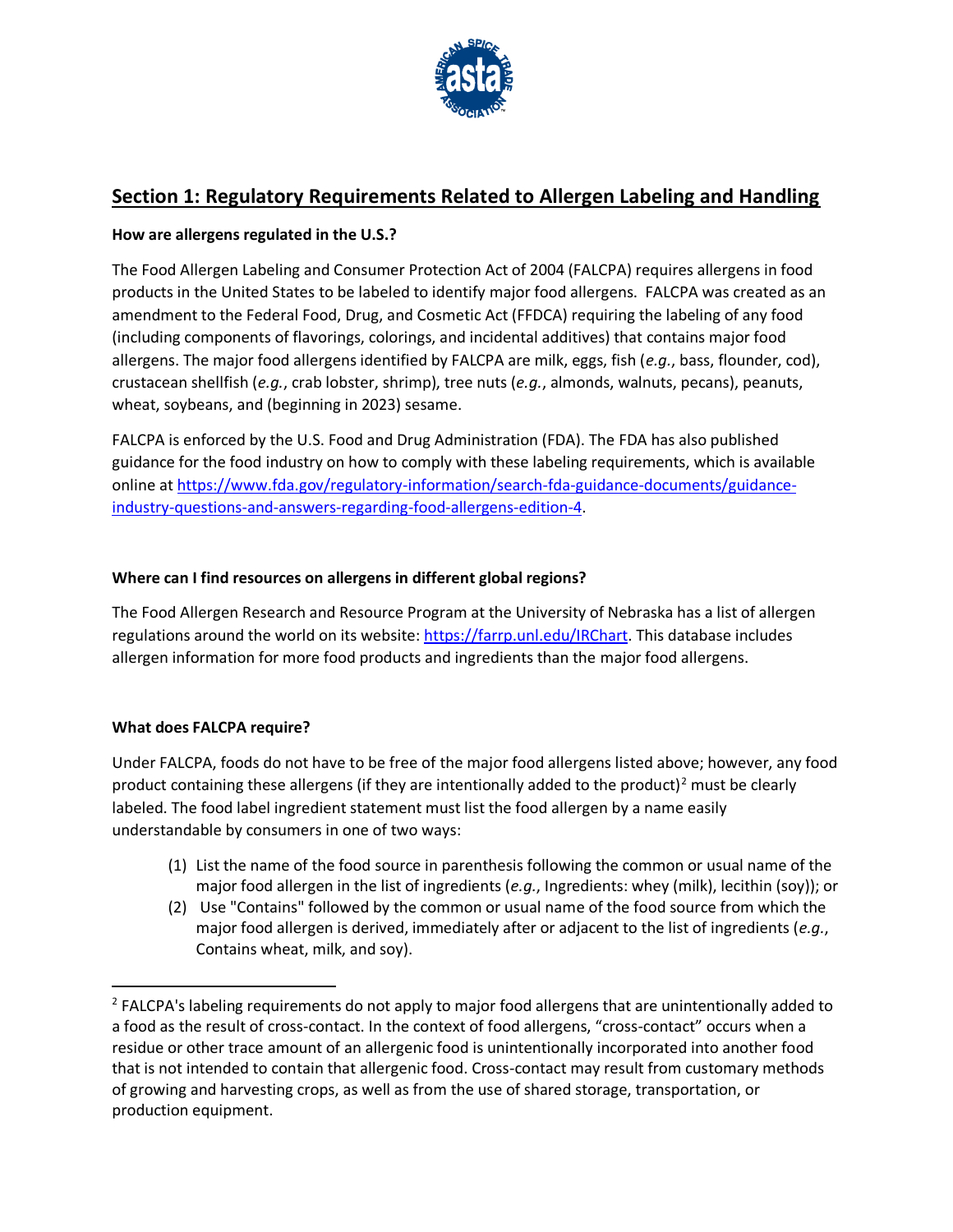

#### **What are the major food allergens in the U.S.?**

The major food allergens defined by FALCPA in the United States are:

- Wheat
- Milk
- Eggs
- Soy
- Fish
- Crustacean shellfish
- Peanut
- Tree nut
- Sesame

It is noteworthy that some of these allergens are actually categories of foods, rather than one food item. For example, fish (salmon, tuna, bass, etc.), crustacean shellfish (crab, shrimp, lobster, etc.),<sup>3</sup> and tree nuts (e.g. almonds, walnuts, etc.) refer to a broad category of products. These foods should be labeled by their specific type of nut or species on the label, as in "almonds" versus "tree nuts," and "bass" versus "fish." It is also noteworthy that coconut is considered to be a tree nut.

#### **What are the requirements related to the disclosure of sulfites?**

Scientific reports have documented that there are individuals who have adverse reactions related to the consumption of food containing sulfites. As such, FDA regulations require that sulfites that are added to foods need to be declared on the label. There is an exemption for incidental additives when there is no function for the sulfite in the finished product and the concentration is less than 10ppm. Products containing undeclared sulfites at concentrations of more than 10ppm are subject to product recalls.

Some spice and seasoning products, such as garlic, are known to contain naturally occurring sulfites. Naturally occurring sulfites are not required to be disclosed under the regulations. A food with more than 10 ppm sulfites from naturally occurring sulfites would not be considered misbranded based on the lack of a disclosure of sulfites. However, in the event a food contained naturally occurring sulfites exceeding 10 ppm, and at a level that could cause an adverse reaction in a sulfite sensitive individual, a company might want to disclose their presence for product liability reasons. Note that "contains sulfites" would seem to be the preferable disclose in this situation, compared to "may contain sulfites," which could be viewed as inconsistent with the rule and might invite scrutiny of the labeling.

<sup>&</sup>lt;sup>3</sup> Under FALCPA, crustacean shellfish (such as crab, lobster, or shrimp), and ingredients that contain protein derived from crustacean shellfish, are major food allergens, but molluscan shellfish (such as oysters, clams, mussels, or scallops) are not.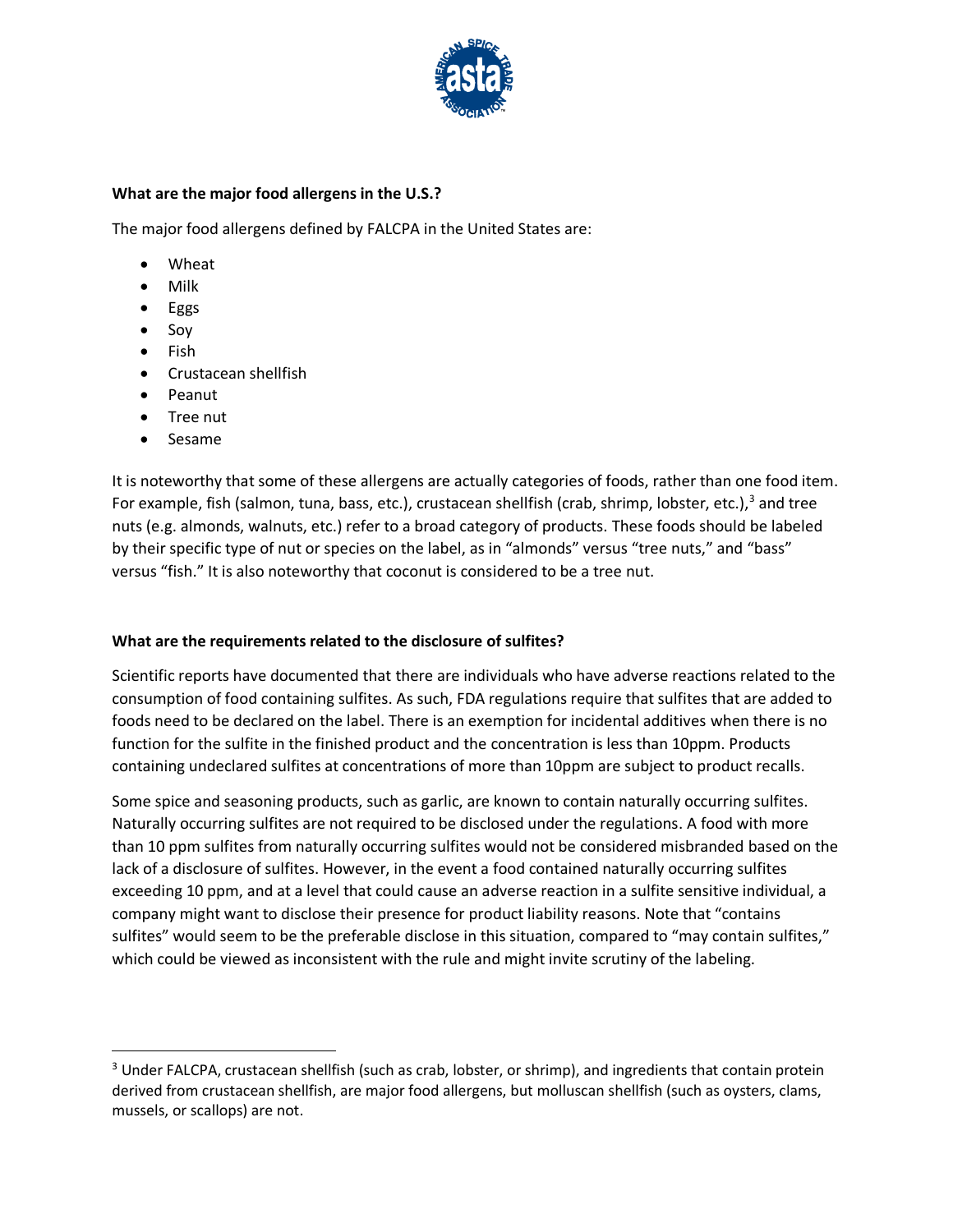

The FDA regulations and guidance documents specify the use of the Monier-Williams method to detect sulfites. There is a problem with that methodology, however, when testing garlic, onion, and other substances that have naturally occurring sulfur compounds and another method must be used to detect sulfites in these products.

#### **What is the status of sesame as an allergen in the U.S.?**

Sesame became a major food allergen in 2021. Companies may begin listing sesame as major food allergen for products designated for the U.S. market now, but are required to do so beginning January 1, 2023 (i.e., for products introduced into interstate commerce on or after that date).

On April 23, 2021, President Biden signed into law the Food Allergy Safety, Treatment, Education, and Research Act of 2021, or FASTER Act, [S. 578.](https://astaspice.us17.list-manage.com/track/click?u=8672854ec29821ac7cdd5a91e&id=691d99297d&e=ff6898e5ee) The bill designated sesame as a major food allergen. It passed the U.S. House of Representatives by a vote of 415-11 and passed the Senate unanimously by voice vote. The bill also requires that the Secretary of Health and Human Services (HHS) issue a report on scientific opportunities in food allergy research that examines prevention, treatment, and new cures. The report will also provide recommendations for a risk-based scientific process and framework for establishing additional allergens covered by the Federal Food, Drug, and Cosmetic Act.

In 2020 the FDA issued a [Draft Guidance for Industry: Voluntary Disclosure of Sesame as an Allergen.](https://www.fda.gov/regulatory-information/search-fda-guidance-documents/draft-guidance-industry-voluntary-disclosure-sesame-allergen) The guidance recommends that manufacturers, as a voluntary matter, clearly declare sesame in the ingredient list. For example, sesame would be declared parenthetically when declared in a food and labeled as "spice" or "flavor," or other scenarios in which the ingredient is not clearly declared as sesame. We suspect FDA will withdraw or modify the draft guidance now that sesame must be labeled as an allergen.

ASTA has maintained a long-standing industry position that sesame seeds should not be labeled under the generic declaration of "spice(s)" and should be labeled by their common or usual name as outlined in the FDA [Compliance Policy Guide 525.750.](https://astaspice.us17.list-manage.com/track/click?u=8672854ec29821ac7cdd5a91e&id=93d0928a7f&e=ff6898e5ee)

#### **Are there limits or thresholds for allergens?**

In the United States there are currently no regulatory limits for the major allergens, aside from the limit of 20ppm has been established for gluten for the purposes of supporting a "gluten-free" claim. At this time, it is unlikely that the FDA will publish threshold levels for allergens. The FASTER Act, for instance, did not require FDA to establish allergen thresholds.

#### **What are precautionary statements and are they allowed to be used on spices?**

Precautionary statements (also known as advisory labeling) refer to language such as "may contain [allergen]" or "manufactured on shared equipment with [allergen]". FALCPA does not address use of precautionary statements, which allows manufacturers to include warnings on labels regarding the possible presence of allergens. It is important to note that precautionary statements may not be a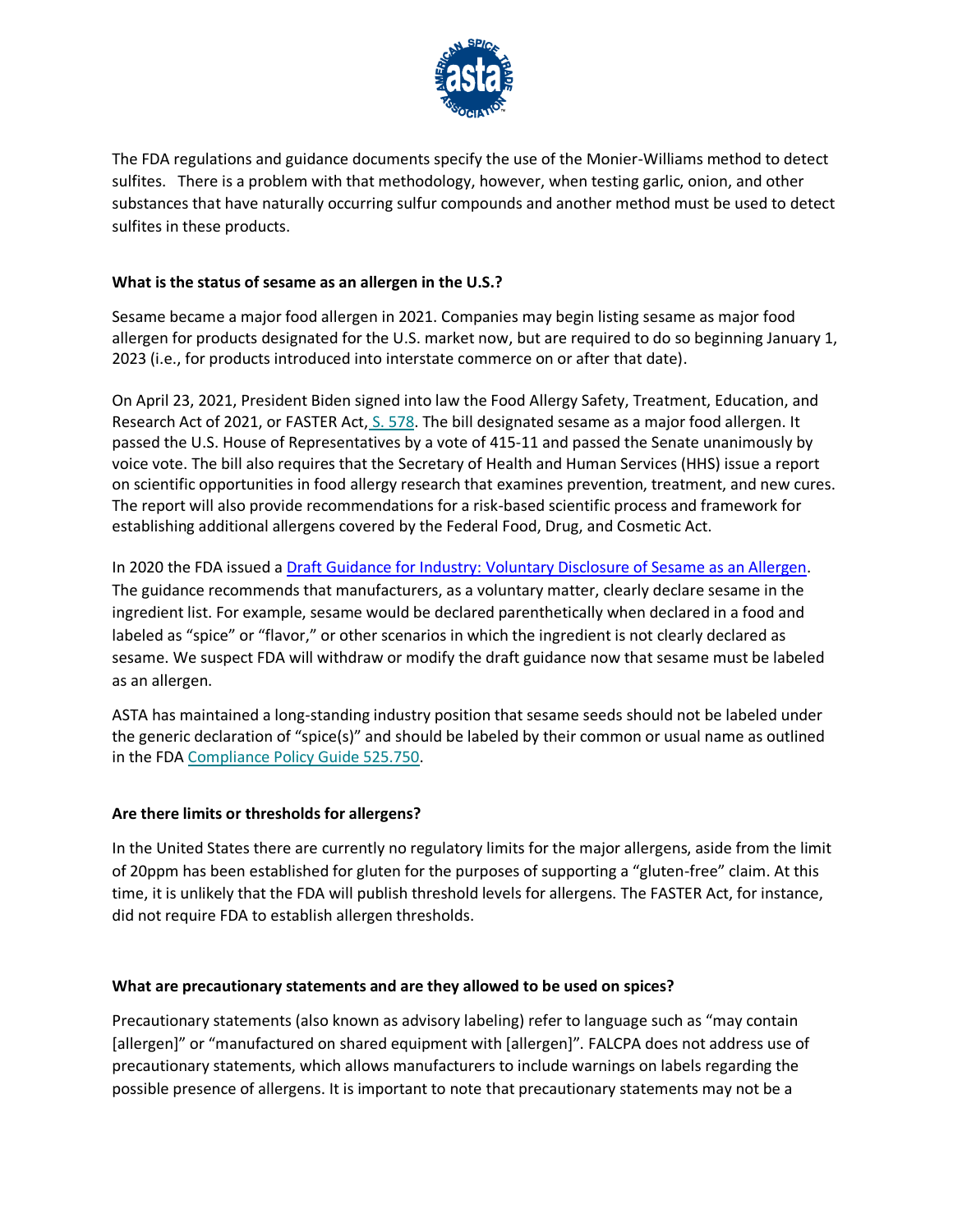

replacement for adhering to good manufacturing practices (GMPs), and use of the statements must be truthful and not misleading. FDA has stated that it is considering ways to best manage the use of these types of statements by manufacturers to better inform consumers.

Importantly, the use of precautionary labels is not ensured to protect a company from needing to issue a recall in the event that the product is found to contain the allergen. Furthermore, non-governmental organizations representing consumers with food allergens have spoken out against the widespread use of precautionary statements. This community has voiced complaints that this form of labeling is often unclear and may unnecessarily limit food choices.

#### **What does the FDA Food Safety Modernization Act (FSMA) require related to management of allergens?**

Allergens are considered a chemical hazard under the Preventive Controls for Human Food rule. If allergens are determined through a hazard analysis to be a "hazard requiring a preventive control," allergen preventive controls may include cleaning and sanitation procedures, scheduling decisions, and labeling practices. These controls must have associated monitoring, corrective actions, verification, and record-keeping.

Additionally, this regulation revised FDA's current Good Manufacturing Practice (cGMPs) regulations to specifically address allergen cross-contact. The updated cGMPs require that equipment, utensils, and food contact surfaces are maintained in a manner to prevent allergen cross-contact. This includes ensuring that cleaning, sanitation and storage practices are conducted in a manner that protects food from allergen cross-contact.

FDA has indicated that a guidance document on allergen control within the preventive controls rule is forthcoming, but it has not yet been released.

#### **What are the regulatory implications of a product containing an undeclared allergen being introduced to the U.S. market?**

Failure to properly label a food product containing a major food allergen will result in the food being deemed misbranded under the FFDCA and may result in the product being subject to a recall. Undeclared allergens are the leading cause of recalls in the United States. Furthermore, a company and its management may be subject to civil sanctions, criminal penalties, or both under the FFDCA if one of its packaged food products does not comply with the FALCPA labeling requirements. FDA may also request seizure of food products where the label of the product does not conform to FALCPA's requirements.

Additionally, the presence of an undeclared allergen may result in required reporting to the reportable food registry (RFR). Food facilities that manufacture, process, pack, or hold food for human or animal consumption in the U.S. are required to report to the RFR within 24 hours for any incidents for which there is a "reasonable probability that the use of, or exposure to, an article of food will cause serious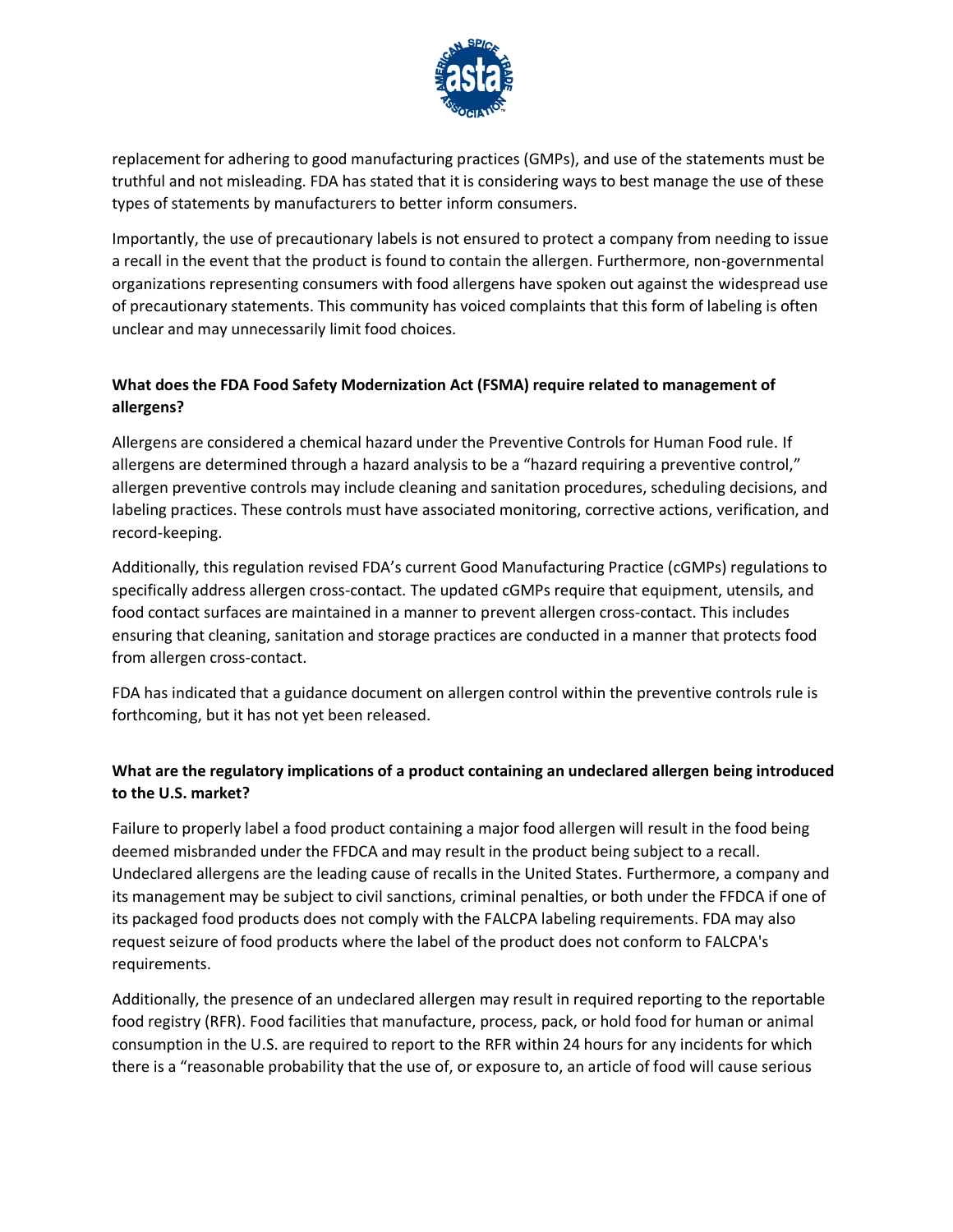

adverse health consequences or death to humans or animals." Undeclared allergens are a leading cause for RFR reports and recalls.

## **Section 2: Risk Assessments of the Spice Supply Chain**

#### **How can I manage the risk if my supplier uses allergens in their facility?**

If a supplier is using allergens in their facility, it does present a potential risk for downstream users of the ingredients. Companies must conduct risk assessments of their suppliers in order to understand the risk of the presence of an allergen in the product.

Under FSMA requirements, companies must have supplier verification procedures in place to determine how the supplier is controlling the allergen. These verification activities may include onsite audits, third party audits, and reviewing allergen control programs. Depending on the risk, it may also be prudent to implement testing as well.

As much as possible, it is important to be very familiar with the spice supplier and the practices they use to grow their crop. Ideally, the supplier should use sound Good Agricultural Practices (GAPs), be educated as to which allergens are of concern, and ensure compliance with avoiding cross-contact with crops containing these allergens. For example, crops grown in close proximity or rotated on an annual basis can cause cross-contact of an unwanted allergen. For example, this occurs in India where some farmers grow cumin and peanuts in close proximity and often rotate these crops in the same field, which may cause unharvested peanuts to inadvertently end up in a cumin harvest.

Spice manufacturers should ensure that their suppliers:

- Are familiar with the major allergens of concern
- Take care when rotating crops to avoid any inadvertent cross contact with a previous allergenic crop
- Ensure that there is a suitable gap in harvest time when potential allergenic crops are grown in close proximity to avoid cross contact
- Since additional spices (*e.g.,* sesame, mustard, celery) have possible allergenic properties, ensure that there are suitable clean-down systems to avoid carry over between spice crops
- Do not use any peanut-related products to process spices or lubricate processing equipment (*e.g.*, ground nut oil)
- Keep spices separate from cereal products, which may contain sensitizers such as gluten (wheat) or allergens such as soybeans or tree nuts
- If using recycled bags for shipping spices, have a robust control system in place to ensure that the bags have not been previously used for potentially allergenic food products
- Have a suitable cleaning operation in place to avoid cross contact in trading yards where spices and allergenic foods are handled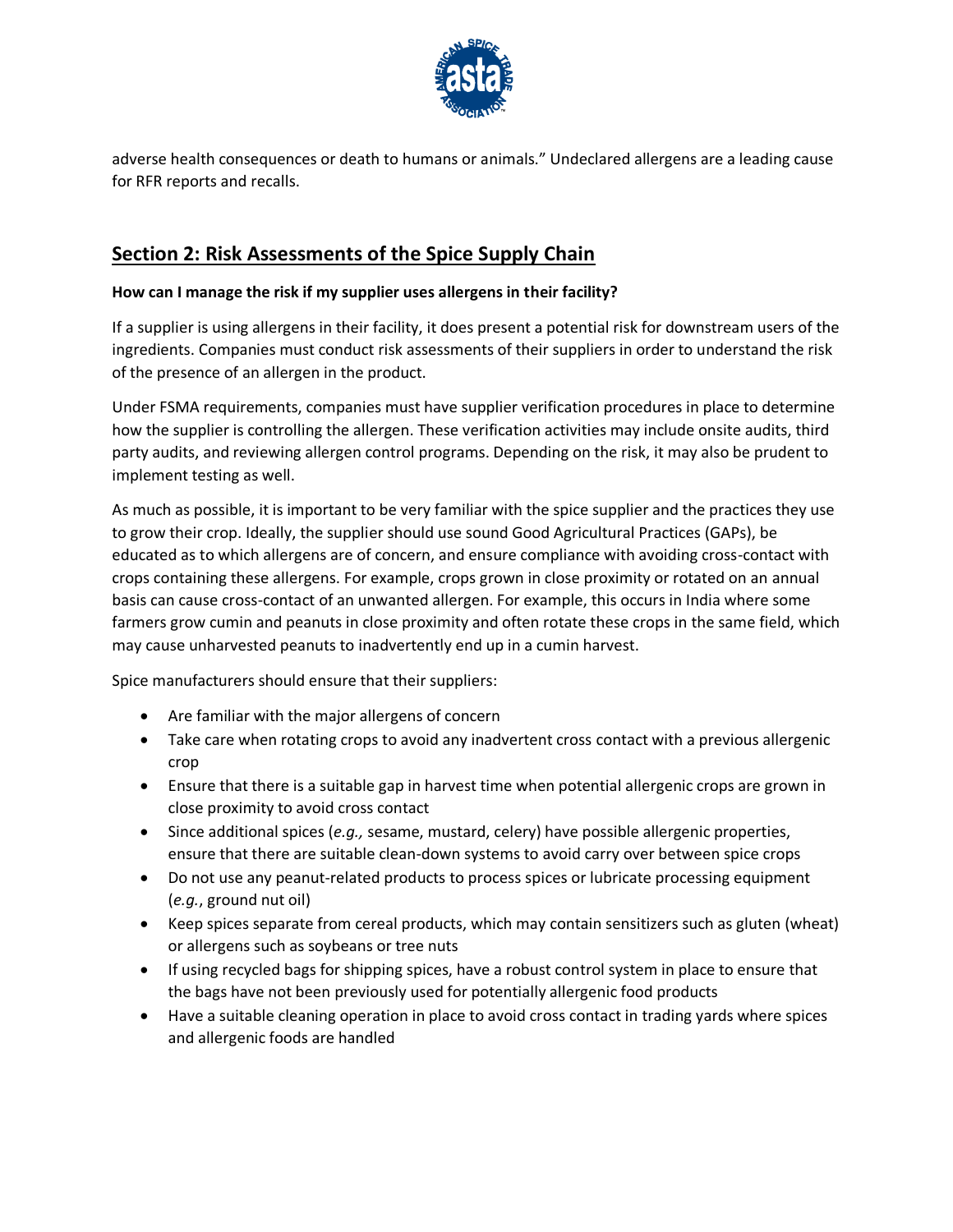

#### **I outsource some of my process, i.e. packaging and sterilization. How can I ensure there is no allergen cross contact during this time?**

Similar to supplier verification, risk assessments must be conducted for contract manufacturers. The potential risk will depend on the process that is being conducted as well as mitigating techniques, such as packaging, scheduling, etc. For example, sterilizing in packaging generally would have limited risk, but if bulk product is being treated, there could be a significant risk.

#### **What does a documented risk assessment for allergens entail? What are the key areas and measures I should consider when I make a risk assessment for allergens?**

In the food industry, risk assessments are conducted to evaluate the potential health risk of chemical or microbiological contaminants to the public. This type of assessment can also be applied to food allergens and be used to develop risk management approaches (*e.g.*, advisory statements, labeling).

The assessment of health risk relating to food allergens can be broken into 4 elements:

#### 1. **Hazard Identification**.

- Identify the allergen (one of the 8 major allergens listed by the FDA)
- Include data on the prevalence and severity of allergenic reactions
- Identify potential residues that may produce allergenic responses (*i.e.*, undeclared food allergens may be considered an identified hazard)
- Consider the mitigation measures and process controls available, including segregation, sanitation, and scheduling

#### 2. **Hazard Characterization**

- Use of oral food challenge studies to develop safe exposure levels for allergenic individuals (*i.e.*, threshold dose)
- Estimate of a no-observed-adverse-effect level (NOAEL) on a population basis (*i.e.*, the highest consumption level at which no allergenic reactions occur within a defined population of individuals with food allergies)
- Use of probabilistic modelling with individual NOAELs and LOAELs (lowest-observed-adverseeffect levels) (*i.e.*, dose distribution) to predict acceptable risk levels
- Acceptable risk levels defined by identifying a reference dose ("describes the daily dose that is likely to have no deleterious effect even if continued exposure occurs over a lifetime")
- A reference dose for food allergens would carry some level of risk (*e.g.*, mild allergic reactions that could be controlled with pharmaceutical intervention) that would need to be defined and presented as an "acceptable" risk
- Currently, the FDA has not provided a threshold for food allergens

#### 3. **Exposure Assessment**

- The risk to the consumer is primarily due to unintended addition (*i.e.*, contamination due to cross-contact) to food product
- Identify the amount of contamination (*i.e.*, concentration)
- Identify the amount of food ingested containing the allergen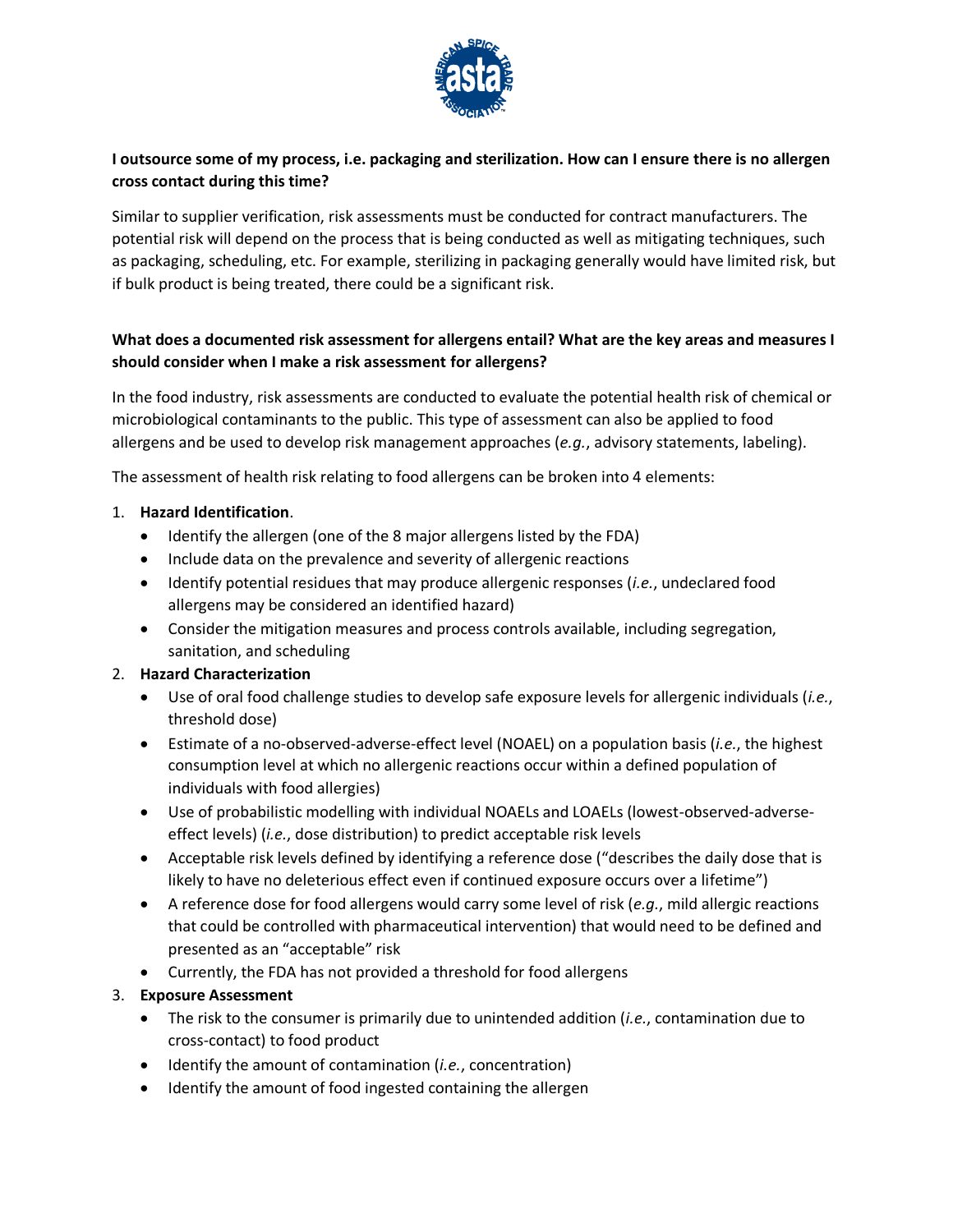

• Use quantitative risk assessment (QRA) to produce an allergen intake distribution

#### 4. **Risk Characterization**

- Combines hazard identification/characterization with exposure assessment to "assess the likelihood of risk even in cases where a reference dose or maximum level has not been established"
- Use of individual threshold dose-distribution with intake distribution and contamination distribution to estimate an action level (*e.g.*, use of precautionary labeling if the contaminant level is above the action level)
- Use of probabilistic modeling by applying statistical distributions (*i.e.* Monte Carlo simulation) with allergen thresholds, consumption patterns and contamination results to "predict objective allergic reactions in an estimated fraction of the population with food allergy" and then to estimate the allergic population's risk and the overall population's risk

#### **What is the VITAL system?**

VITAL (Voluntary Incidental Trace Allergen Labelling) is a standardized risk-based methodology for food producers to use in assessing the impact of allergen cross-contact to indicate appropriate precautionary allergen labelling. More information is available at [http://allergenbureau.net/vital/.](http://allergenbureau.net/vital/)

#### **What would an example of what a risk assessment for allergens in spices could look like?**

"Risk" associated with specific levels of a food allergen in a product may be calculated by knowing the prevalence of the food allergy, the allergen threshold, the consumption of a specific food product, and the concentration of the allergen in the food product. Joe Baument of the Food Allergy Research & Resource Program (FARRP) at the University of Nebraska presented an approach for how spice companies could calculate risk of peanut in cumin during the 2014 ASTA Annual Meeting.

For example, if one knows that there is 5000 ppm peanut in cumin and that a finished food product contains 2% cumin and the serving size of this product is 100 g, one can calculate the exposure to peanut:

#### 5000 ppm (or µg/g) peanut x 2% cumin x 100 g serving = 10 mg of *peanut (2.5 mg peanut protein based on 25% protein in peanut)*

Using clinical threshold studies (*i.e.*, studies examining what levels of a food allergen cause reactions in human subjects), FARRP estimated that 5.5% of the population allergic to peanuts would react after exposure to 10 mg of peanut.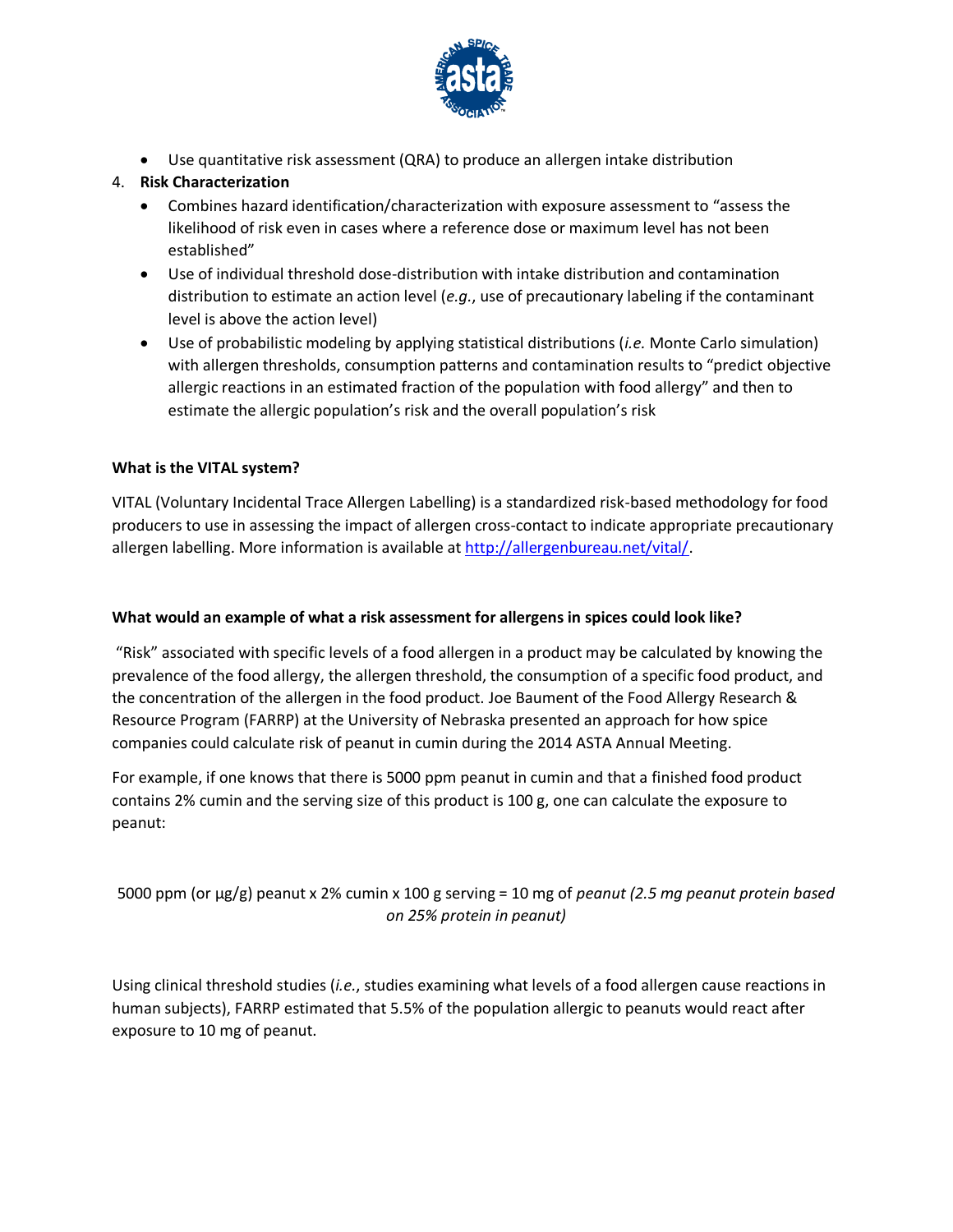

Risk at low levels of a food allergen such as peanut in cumin (*e.g.*, 5-25 ppm) resulting from unintentional cross-contact can also be calculated using quantitative risk assessment, based on:

- Threshold levels of specific food allergens within the overall population (*i.e.*, clinical threshold studies)
- Statistical dose distribution modeling (exposure/consumption data)
- Determination of the probability of an allergic reaction occurring following exposure
- Integration of the variability and uncertainty of data into the model to provide a more realistic estimate of potential risk

This risk can be expressed in a number of ways:

- User population risk (assumes the entire population is allergic and consumes the product = "users")
- Allergic population risk (assumes the entire population is allergic but only a certain percent of the population consumes the product)
- Overall population risk (assumes a certain percent of the population is allergic and a certain percent of the population consumes the product)

# **Section 3: Managing Allergens Within a Production Facility**

#### **Do I need to have dedicated equipment and utensils for processing allergens?**

Dedicated equipment is ideal, but may not always be practical or economically viable in all situations. Where it is not feasible for manufacturers to use dedicated equipment, preventive controls can be put in place to mitigate cross-contact risk. For example, scheduling and sanitation procedures should be in place. Additionally, there should be validation and verification of the control measures, including testing to make sure sanitation is effective.

While it may be more economically challenging to dedicate equipment, typically utensils should be able to be dedicated. Use of specifically colored utensils is a common practice to denote utensils used for allergens from those that are not to be used with allergens.

#### **My staff is bringing their own food. Is there a risk of allergens I should consider even if the break room is far from production?**

A common industry practice is that no outside food should be allowed to be brought into the plant. However, if allowed, facilities should have policies in place to mitigate the risk of cross-contact from allergens in food brought by employees. Companies should follow basic cGMPs, including handwashing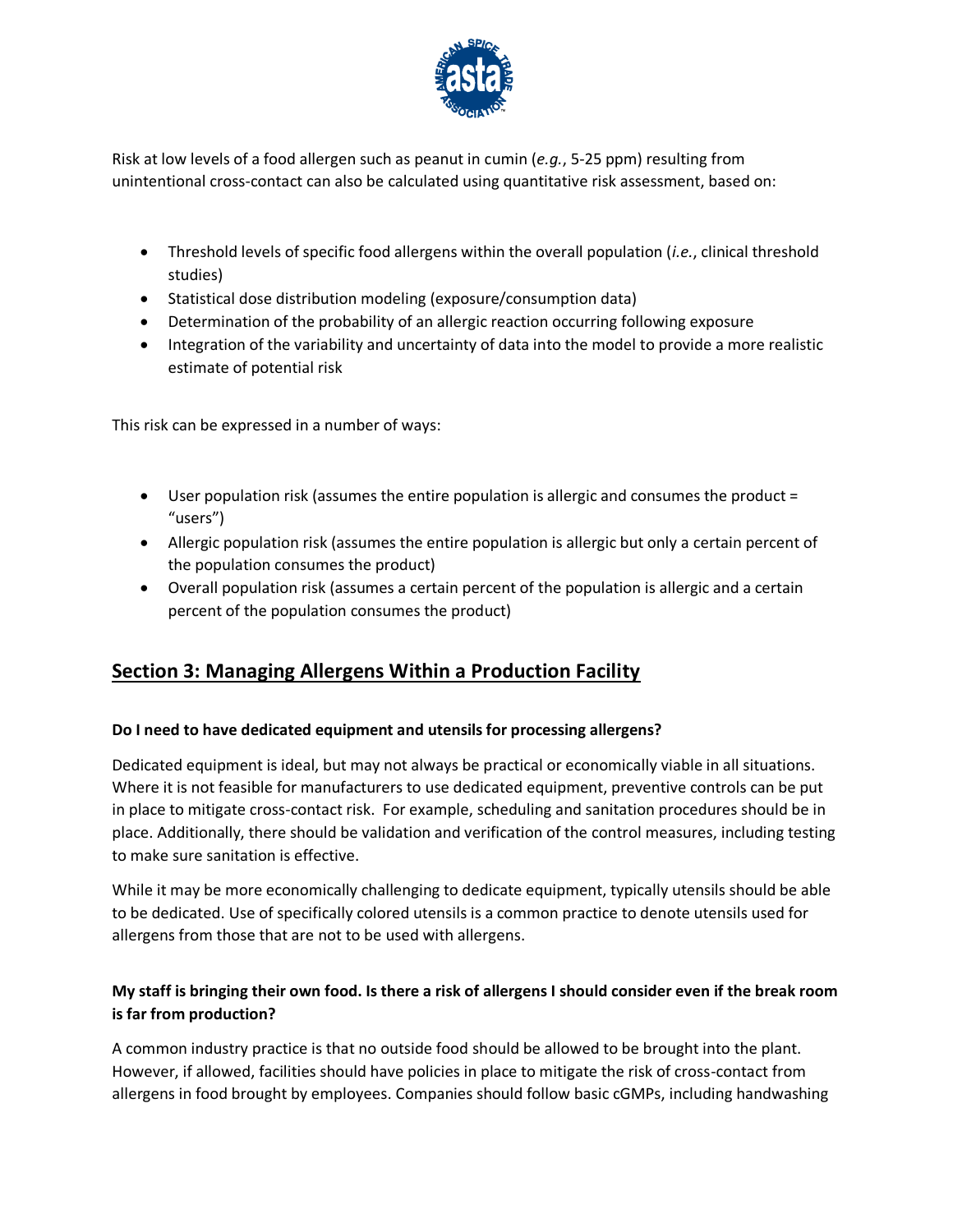

and changing clothes to mitigate risk of transfer of allergenic proteins from outside food. Staff should also be trained on how to mitigate cross-contact of allergens.

#### **How should allergen waste be managed?**

It is prudent to manage allergen waste separately from non-allergen waste. A strategy related to the management of allergen waste may entail using different colored waste bins that are clearly labeled and easily identifiable, ensuring waste bins are covered, and removing waste immediately after production.

#### **I have to do a rework that contains allergens. What should I consider?**

Manufacturers must ensure to be reworking "like" into "like", meaning that allergen rework may only be reworked in allergen-containing product. Basic allergen management procedures to handle rework include clear labeling, clear tracking of allergenic product, and storage in a separate area.

#### **Do I need to have separate cleaning supplies for allergens?**

Separate color-coded systems are recommended to be used for cleaning supplies used on equipment used to process allergens. This is especially important in a "dry cleaning" process, where dust build up may result in a cross-contact. For example, brushes with different colors clearly denote which are to be used on equipment used to process allergens.

#### **How can I validate that my allergen cleaning system is effective and continually verify that my allergen cleaning procedure is working all the time?**

Manufacturers using sanitation as an allergen control should initially validate that the cleaning and sanitation procedures are effective at removing the allergen of concern, and also conduct verification on an ongoing basis to ensure that the validated process is being consistently applied.

To validate the sanitation process, the manufacturer must design a study to determine the effectiveness of the removal of the allergen of concern. This study would entail first cleaning and sanitizing the equipment and then conducting specific allergen testing using surface swabs specific for the allergen used on the equipment. The samples may then be tested with an allergen test kit.

Once the sanitation process is validated, then the manufacturer must use ongoing verification methods to ensure the validated process is being used each time. This may include monitoring and documentation of the sanitation process and/or testing. Adenosine Triphosphate (ATP) assays are one form of testing, and allow for a quick measurement that measure any build up, and can be a general quick check of overall effectiveness of cleaning (though they are not allergen-specific). As usual, it is recommended to swab the most difficult to clean areas. It is noteworthy that testing rinse water may not be sufficient since the water can dilute allergens to non-detectable levels.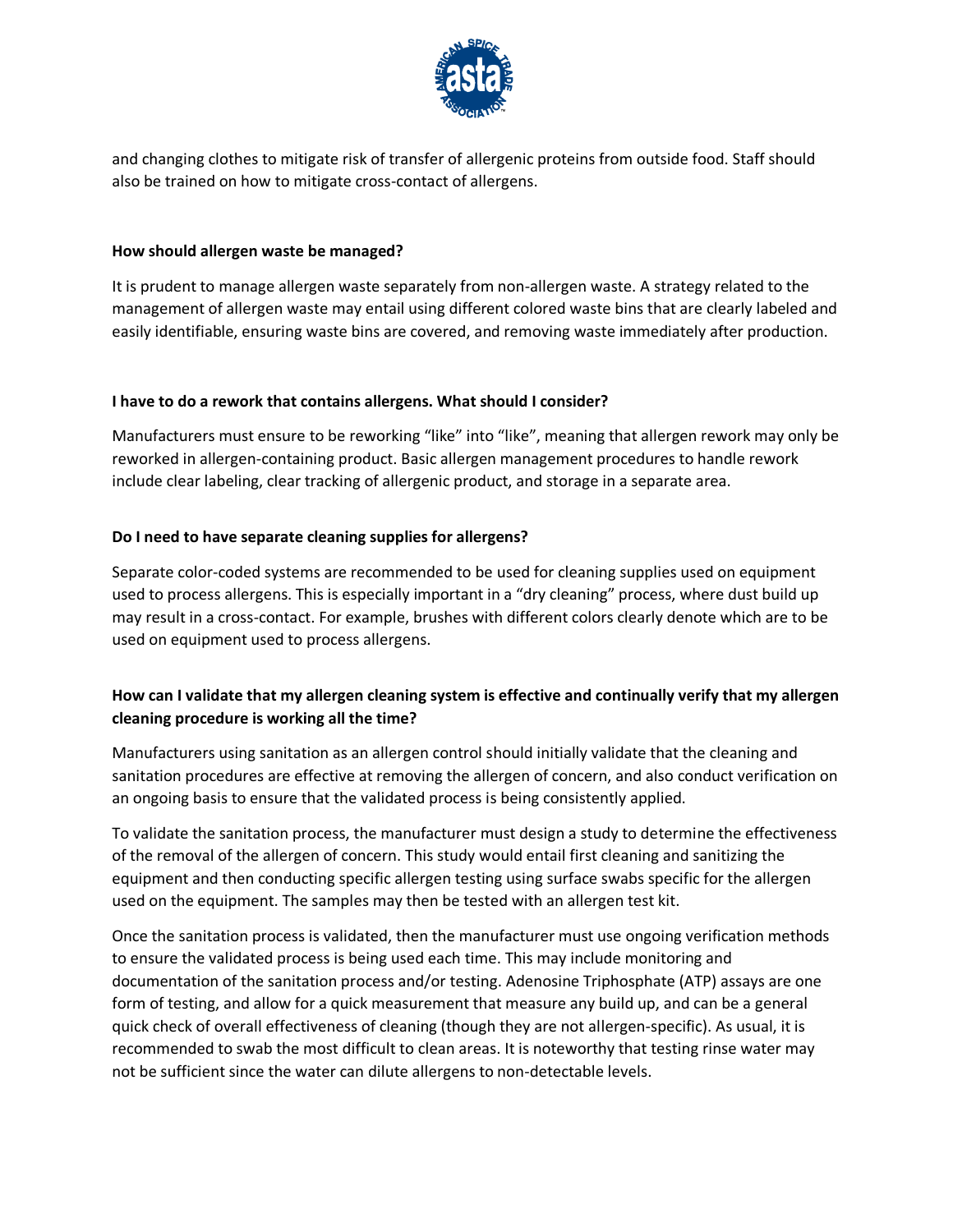

#### **How should manufacturers manage labeling of allergen information?**

Labeling is an essential part of allergen management. Mislabeling of allergens is the leading cause of recalls in the United States. Every company should set up their own process to monitor, document, and verify that the correct label is used on the correct package every time there is a changeover. Employees should be trained on the importance of proper labeling. It is also important to have inventory controls in place, such as review of incoming labeling, and discarding out of date labels in a timely process.

Furthermore, it is important that there be a process to approve labels for new products and product changes. For example, labels should be reviewed whenever there is a product formula change, as well as when there is a change in the supplier or country of origin. It is also a good idea to revisit specs at least every three years to check that there have been no changes that would impact labeling.

## **Section 4: Allergen Testing**

#### **What methods are available to detect allergens in spices?**

The standard analytical method used to measure food allergen residues in food and on equipment is ELISA (enzyme-linked immunosorbent assays) or ELISA-based technology. Commercial ELISA kits are available for most of the common allergens, and there are ELISA methods that have been validated through AOAC and other method-validation certification bodies. ELISA assays are specific and sensitive, with rapid analytical assessment times from 10 minutes to 1 hour.

Lateral Flow ELISAs, which are strip tests or dipsticks that have a 5 ppm detection limit depending on the test matrix and a 10-minute assay time, are qualitative assays used primarily for assessing sanitation but can also be used for food product testing. Lateral flow offers advantages for quick in-house testing.

Other methods may be considered for allergen testing if ELISA technology lacks sensitivity. For example reverse transcription-polymerase chain reaction (RT-PCR) may be a useful alternative in certain scenarios for detecting some source material DNA when allergenic proteins are denatured or hydrolyzed during processing, but not be able be used with in highly processed products that do not contain enough DNA. Chromatographic methods, such as LC-MS/MS, may be useful to detect mixed allergens in a sample or when allergenic proteins are complexed in a product matrix that masks protein detection by ELISA.

#### **Where can I find information about limitations and capabilities of common allergen detection methods, including considerations related to validation of methods and matrices?**

This information will be specific to the allergen of interest, the testing methodology used, and the target commodity of interest. The manufacturers of the tests are a valuable source of information and should be able to provide limits of quantification, limits of detection, and other details about the testing method. Methods of choice should be fit for purpose and validated for products and residues of interest. For example, ATP or protein swabs may not provide results that are correlated with allergen presence.